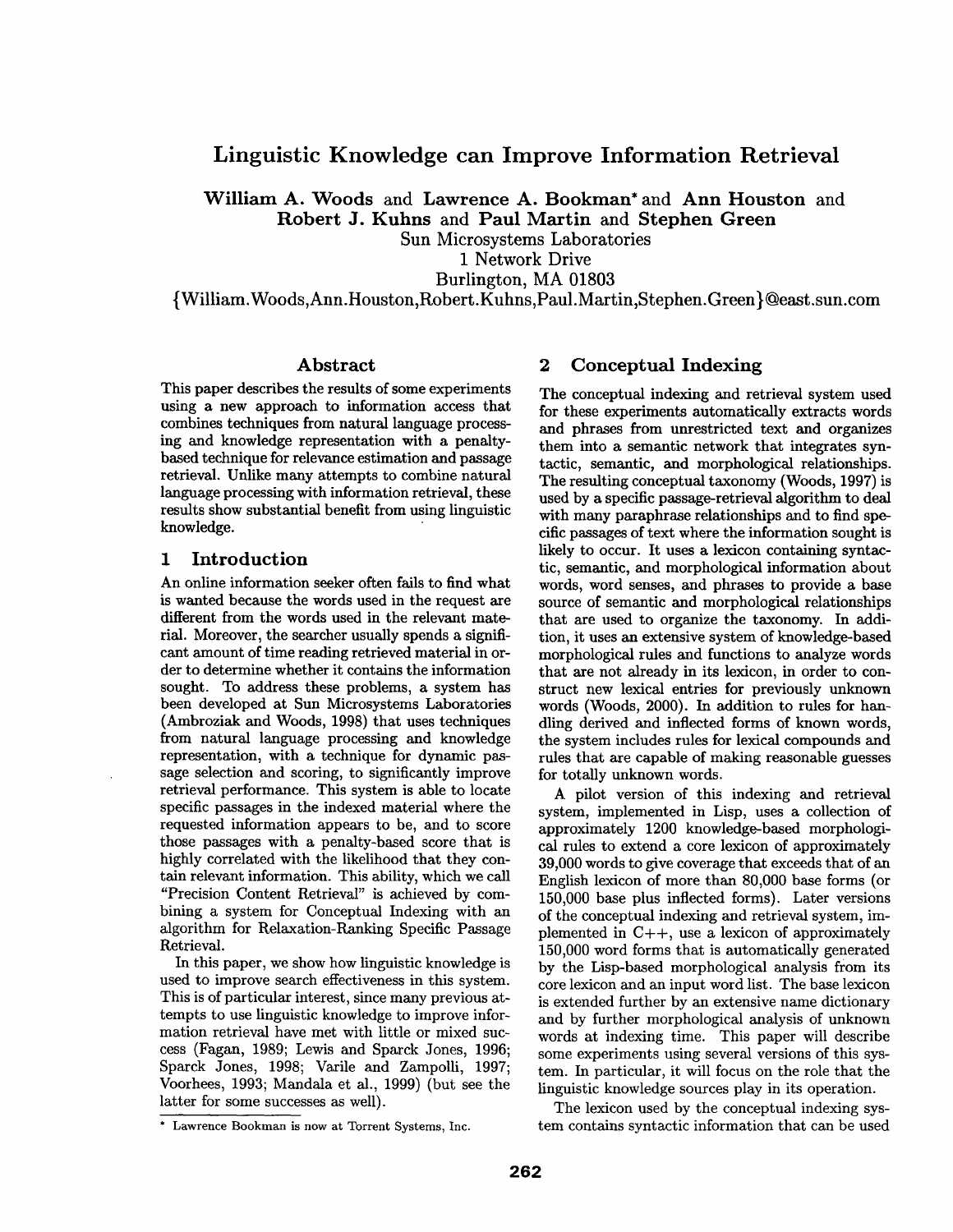for the analysis of phrases, as well as morphological and semantic information that is used to relate more specific concepts to more general concepts in the conceptual taxonomy. This information is integrated into the conceptual taxonomy by considering base forms of words to subsume their derived and inflected forms ("root subsumption") and more general terms to subsume more specific terms. The system uses these relationships as the basis for inferring subsumption relationships between more general phrases and more specific phrases according to the intensional subsumption logic of Woods (Woods, 1991).

The largest base lexicon used by this system currently contains semantic subsumption information for something in excess of 15,000 words. This information consists of basic "kind of" and "instance of" information such as the fact that *book* is a kind of *document* and *washing* is a kind of *cleaning.* The lexicon also records morphological roots and affixes for words that are derived or inflected forms of other words, and information about different word senses and their interrelationships. For example, the conceptual indexing system is able to categorize *becomes black* as a kind of *color change* because *becomes* is an inflected form of *become, become* is a kind of *change,*  and *black* is a *color.* Similarly, *color disruption* is recognized as a kind of *color change,* because the system recognizes *disruption* as a derived form of *disrupt,* which is known in the lexicon to be a kind of *damage,* which is known to be a kind of *change.* 

When using root subsumption as a technique for information retrieval, it is important to have a core lexicon that knows correct morphological analyses for words that the rules would otherwise analyze incorrectly. For example, the following are some examples of words that could be analyzed incorrectly if the correct interpretations were not specified in the lexicon:

delegate (de+leg+ate) take the legs from caress  $(car + ess)$  female car

cashier  $(cashy + er)$  more wealthy

daredevil (dared + evil) serious risk

**lacerate** (lace  $+$  rate) speed of tatting

pantry (pant  $+$  ry) heavy breathing

**pigeon** (pig  $+$  eon) the age of peccaries

ratify  $(rat + ify)$  infest with rodents

infantry (infant  $+$  ry) childish behavior

Although they are not always as humorous as the above examples, there are over 3,000 words in the core lexicon of 39,000 English words that would receive false morphological analyses like the above examples, if the words were not already in the lexicon.

# 3 Relaxation Ranking and Specific Passage Retrieval

The system we are evaluating uses a technique called "relaxation ranking" to find specific passages where as many as possible of the different elements of a query occur near each other, preferably in the same form and word order and preferably closer together. Such passages are ranked by a penalty score that measures the degree of deviation from an exact match of the requested phrase, with smaller penalties being preferred. Differences in morphological form and formal subsumption of index terms by query terms introduce small penalties, while intervening words, unexplained permutations of word order, and crossing sentence boundaries introduce more significant penalties. Elements of a query that cannot be found nearby introduce substantial penalties that depend on the syntactic categories of the missing words.

When the conceptual indexing system is presented with a query, the relaxation-ranking retrieval algorithm searches through the conceptual taxonomy for appropriately related concepts and uses the positions of those concepts in the indexed material to find specific passages that are likely to address the information needs of the request. This search can find relationships from base forms of words to derived forms and from more general terms to more specific terms, by following paths in the conceptual taxonomy.

For example, the following is a passage retrieved by this system, when applied to the UNIX $\Phi$  operating system online documentation (the "man pages"):

Query: print a message from the mail tool

#### **6. -2.84 print mail mail mailtool**

Print sends copies of all the selected mail items to your default printer. If there are no selected items, mailtool sends copies of those items you axe currently...

The indicated passage is ranked 6th in a returned list of found passages, indicated by the 6 in the above display. The number -2.84 is the penalty score assigned to the passage, and the subsequent words *print, mail, mail, and mailtool* indicate the words in the text that are matched to the corresponding content words in the input query. In this case, *print*  is matched to *print, message* to *mail, mail* to *mail, and tool* to *mailtool,* respectively. This is followed by the content of the actual passage located. The information provided in these hit displays gives the information seeker a clear idea of why the passage was retrieved and enables the searcher to quickly skip down the hit list with little time spent looking at irrelevant passages. In this case, it was easy to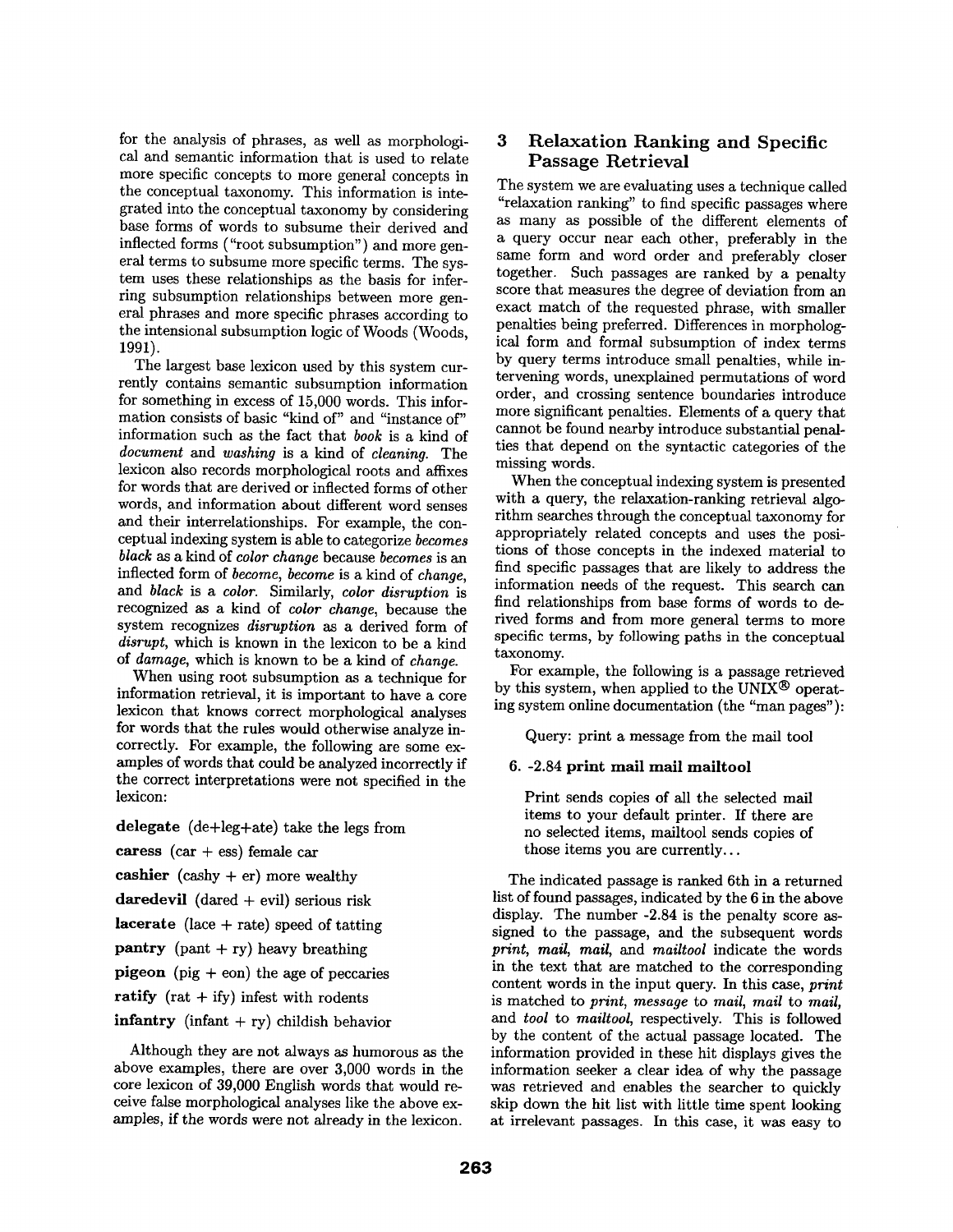identify that the 6th ranked hit was the best one and contained the relevant information.

The retrieval of this passage involved use of a semantic subsumption relationship to match *message*  to *mail,* because the lexical entry for *mail* recorded that it was a kind of *message.* It used a morphological root subsumption to match *tool* to *mailtool*  because the morphological analyzer analyzed the unknown word *mailtool* as a compound of *mail and tool*  and recorded that its root was *tool* and that it was a kind of *tool* modified by *mail.* Taking away the ability to morphologically analyze unknown words would have blocked the retrieval of this passage, as would eliminating the lexical subsumption entry that recorded *mail* as a kind of *message.* 

Like other approaches to passage retrieval (Kaszkiel and Zobel, 1997; Salton et al., 1993; Callan, 1994), the relaxation-ranking retrieval algorithm identifies relevant passages rather than simply identifying whole documents. However, unlike approaches that involve segmenting the material into paragraphs or other small passages before indexing, this algorithm dynamically constructs relevant passages in response to requests. When responding to a request, it uses information in the index about positions of concepts in the text to identify relevant passages. In response to a single request, identified passages may range in size from a single word or phrase to several sentences or paragraphs, depending on how much context is required to capture the various elements of the request.

In a user interface to the specific passage retrieval system, retrieved passages are reported to the user in increasing order of penalty, together with the rank number, penalty score, information about which target terms match the corresponding query terms, and the content of the identified passage with some surrounding context as illustrated above. In one version of this technology, results are presented in a hypertext interface that allows the user to click on any of the presented items to see that passage in its entire context in the source document. In addition, the user can be presented with a display of portions of the conceptual taxonomy related to the terms in the request. This frequently reveals useful generalizations of the request that would find additional relevant information, and it also conveys an understanding of what concepts have been found in the material that will be matched by the query terms. For example, in one experiment, searching the online documentation for the Emacs text editor, the request *jump to end of file* resulted in feedback showing that *jump* was classified as a kind of *move* in the conceptual taxonomy. This led to a reformulated request, *move to end of file,* which successfully retrieved the passage *9o to end of buffer.* 

### **4 Experimental** Evaluation

In order to evaluate the effectiveness of the above techniques, a set of 90 queries was collected from a naive user of the UNIX operating system, 84 of which could be answered from the online documentation known as the man pages. A set of "correct" answers for each of these 84 queries was manually determined by an independent UNIX operating system expert, and a snapshot of the man pages collection was captured and indexed for retrieval. In order to compare this methodology with classical document retrieval techniques, we assign a ranking score to each document equal to the ranking score of the best ranked passage that it contains.

In rating the performance of a given method, we compute average recall and precision values at 10 retrieved documents, and we also compute a "success rate" which is simply the percentage of queries for which an acceptable answer occurs in the top ten hits. The success rate is the principal factor on which we base our evaluations, since for this application, the user is not interested in subsequent answers once an acceptable answer has been found, and finding one answer for each of two requests is a substantially better result than finding two answers to one request and none for another.

These experiments were conducted using an experimental retrieval system that combined a Lispbased language processing stage with a C++ implementation of a conceptual indexer. The linguistic knowledge sources used in these experiments included a core lexicon of approximately 18,000 words, a substantial set of morphological rules, and specialized morphological algorithms covering inflections, prefixes, suffixes, lexical compounding, and a variety of special forms, including numbers, ordinals, Roman numerals, dates, phone numbers, and acronyms. In addition, they made use of a lexical subsumption taxonomy of approximately 3000 lexical subsumption relations, and a small set of semantic entailment axioms (e.g., *display* entails *see,*  but is not a kind of *see).* This system is described in (Woods, 1997). The database was a snapshot of the local man pages (frozen at the time of the experiment so that it wouldn't change during the experiment), consisting of approximately 1800 files of varying lengths and constituting a total of approximately 10 megabytes of text.

Table 1 shows the results of comparing three versions of this technology with a textbook implementation of the standard *tf-idf* algorithm (Salton, 1989) and with the SearchIt<sup>TM</sup>search application developed at Sun Microsystems, Inc., which combines a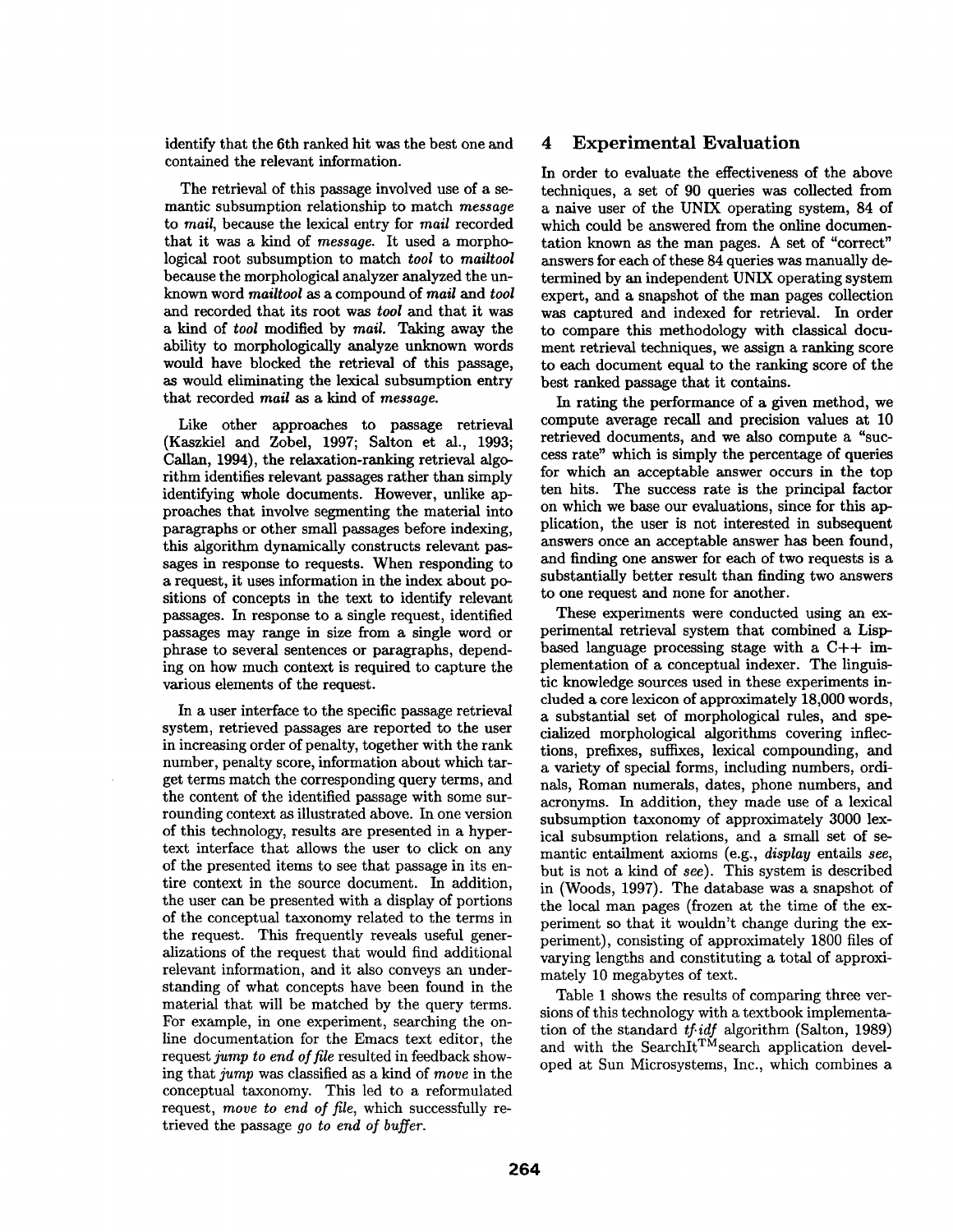|                 |              | Recall              | Precision    |
|-----------------|--------------|---------------------|--------------|
| System          | Success Rate | $(10 \text{ docs})$ | $(10$ docs)  |
| $t$ f·idf       | 28.6%        | 14.8%               | $2.9\%$      |
| SearchIt system | 44.0%        | 28.5%               | 7.4%         |
| Recall II       | 60.7%        | 38.6%               | 7.3%         |
| $w$ /o morph    | 50.0%        | not measured        | not measured |
| w/o knowledge   | 42.9%        | not measured        | not measured |

Table 1: A comparison of different retrieval techniques.

simple morphological query expansion with a stateof-the-art commercial search engine. In the table, Recall II refers to the full conceptual indexing and search system with all of its knowledge sources and rules. The line labeled "w/o morph" refers to this system with its dynamic morphological rules turned off, and the line labeled "w/o knowledge" refers to this system with all of its knowledge sources and rules turned off. The table presents the success rate and the measured recall and precision values for 10 retrieved documents. We measured recall and precision at the 10 document level because internal studies of searching behavior had shown that users tended to give up if an answer was not found in the first ten ranked hits. We measured success rate, rather than recall and precision, for our ablation studies, because standard recall and precision measures are not sensitive to the distinction between finding multiple answers to a single request versus finding at least one answer for more requests.

# 5 Discussion

Table 1 shows that for this task, the relaxationranking passage retrieval algorithm without its supplementary knowledge sources (Recall II w/o knowledge) is roughly comparable in performance (42.9% versus 44.0% success rate) to a state-of-the-art commercial search engine (SearchIt) at the pure document retrieval task (neglecting the added benefit of locating the specific passages). Adding the knowledge in the core lexicon (which includes morphological relationships, semantic subsumption axioms, and entailment relationships), but without morphological analysis of unknown words (Recall II w/o morph), significantly improves these results (from 42.9% to 50.0%). Further adding the morphological analysis capability that automatically analyzes unknown words (deriving additional morphological relationships and some semantic subsumption relationships) significantly improves that result (from 50.0% to 60.7%). In contrast, we found that adding the same semantic subsumption relationships to the commercial search engine, using its provided thesaurus capability degraded its results, and results were still degraded when we added only those facts that we knew would help find relevant documents.

It turned out that the additional relevant documents found were more than offset by additional irrelevant documents that were also ranked more highly.

# 6 Anecdotal Evaluation of Specific Passage Retrieval Benefits

As mentioned above, comparing the relaxationranking algorithm with document retrieval systems measures only a part of the benefit of the specific passage retrieval methodology. Fully evaluating the quality and ranking of the retrieved passages involves a great many subtleties. However, two informal evaluations have been conducted that shed some light on the benefits.

The first of these was a pilot study of the technology at a telecommunications company. In that study, one user found that she could use a single query to the conceptual indexing system to find both of the items of information necessary to complete a task that formerly required searching two separate databases. The conclusion of that study was that the concept retrieval technology performs well enough to be useful to a person talking live with a customer. It was observed that the returned hits can be compared with one another easily and quickly by eye, and attention is taken directly to the relevant content of a large document: The automatic indexing was considered a plus compared with manual methods of content indexing. It was observed that an area of great potential may be in a form of knowledge management that involves organizing and providing intelligent access to small, unrelated "nuggets" of textual knowledge that are not amenable to conventional database archival or categorization.

A second experiment was conducted by the Human Resources Webmaster of a high-tech company, an experienced user of search engines who used this technology to index his company's internal HR web site. He then measured the time it took him to process 15 typical HR requests, first using conventional search tools that he had available, and then using the Conceptual Indexing technology. In both cases, he measured the time it took him to either find the answer or to conclude that the answer wasn't in the indexed material. His measured times for the total suite were 55 minutes using the conventional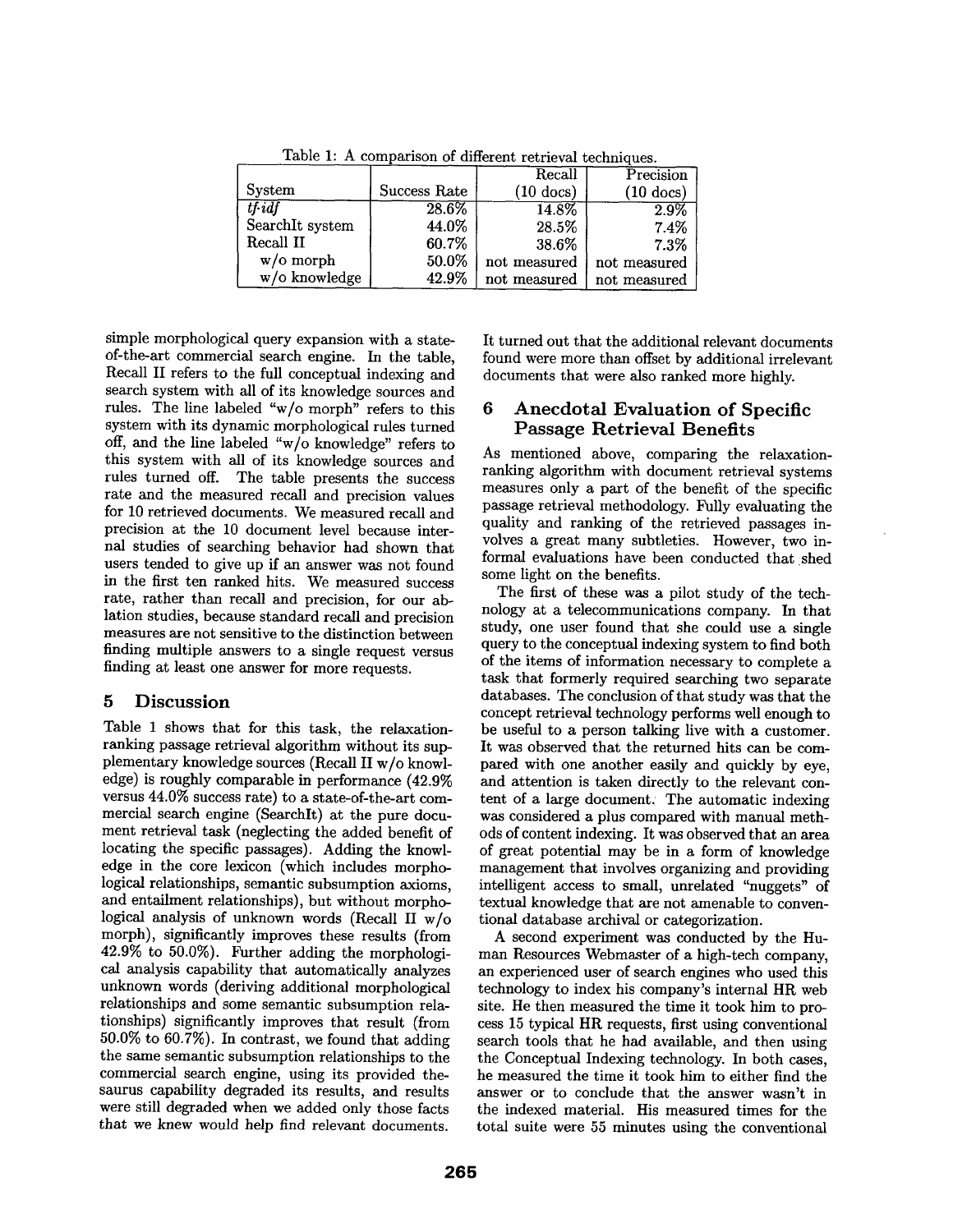tools and 11 minutes using the conceptual indexing technology. Of course, this was an uncontrolled experiment, and there is some potential that information learned from searching with the traditional tools (which were apparently used first) might have provided some benefit when using the conceptual indexing technology. However, the fact that he found things with the latter that he did not find with the former and the magnitude of the time difference suggests that there is an effect, albeit perhaps not as great as the measurements. As a result of this experience, he concluded that he would expect many users to take much longer to find materials or give up, when using the traditional tools. He anticipated that after finding some initial materials, more time would be required, as users would end up having to call people for additional information. He estimated that users could spend up to an hour trying to get the information they needed...having to call someone, wait to make contact and finally get the information they needed. Using the conceptual indexing search engine, he expected that these times would be at least halved.

## **7 Conclusion**

We have described some experiments using linguistic knowledge in an information retrieval system in which passages within texts are dynamically found in response to a query and are scored and ranked based on a relaxation of constraints. This is a different approach from previous methods of passage retrieval and from previous attempts to use linguistic knowledge in information retrieval. These experiments show that linguistic knowledge can significantly improve information retrieval performance when incorporated into a knowledge-based relaxation-ranking algorithm for specific passage retrieval.

The linguistic knowledge considered here includes the use of morphological relationships between words, taxonomic relationships between concepts, and general semantic entailment relationships between words and concepts. We have shown that the combination of these three knowledge sources can significantly improve performance in finding appropriate answers to specific queries when incorporated into a relaxation-ranking algorithm. It appears that the penalty-based relaxation-ranking algorithm figures crucially in this success, since the addition of such linguistic knowledge to traditional information retrieval models typically degrades retrieval performance rather than improving it, a pattern that was borne out in our own experiments.

### Acknowledgments

Many other people have been involved in creating the conceptual indexing and retrieval system described here. These include: Gary Adams, Jacek Ambroziak, Cookie Callahan, Chris Colby, Jim Flowers, Ellen Hays, Patrick Martin, Peter Norvig, Tony Passera, Philip Resnik, Robert Sproull, and Mark Torrance.

Sun, Sun Microsystems, and SearchIt are trademarks or registered trademarks of Sun Microsystems, Inc. in the U.S. and other countries.

UNIX is a registered trademark in the United States and other countries, exclusively licensed through X/Open Company, Ltd. UNIX est une marque enregistree aux Etats-Unis et dans d'autres pays et licenciée exclusivement par  $X/O$ pen Company Ltd.

## References

- Jacek Ambroziak and William A. Woods. 1998. Natural language technology in precision content retrieval. In *International Conference on Natural Language Processing and Industrial Applications,*  Moncton, New Brunswick, Canada, August. www.stm.com/research/techrep/1998/abstract-69.html.
- Jamie P. Callan. 1994. Passage-level evidgnce in document retrieval. *SIGIR,* pages 302-309.
- J. L. Fagan. 1989. The effectiveness of a nonsyntactic approach to automatic phrase indexing for document retrieval. *Journal of the American Society for Information Science,* 40(2):115-132, March.
- Marcin Kaszkiel and Justin Zobel. 1997. Passage retrieval revisited. *SIGIR,* pages 302-309.
- David D. Lewis and Karen Sparck Jones. 1996. Natural language processing for information retrieval. *CACM,* 39(1):92-101.
- Rila Mandala, Takenobu Tokunaga, and Hozumi Tanaka. 1999. Combining multiple evidence from different types of thesaurus for query expansion. *In Proceedings on the 22nd annual international A CM SIGIR conference on Research and development in information retrieval.* ACM-SIGIR.
- Gerald Salton, James Allan, and Chris Buckley. 1993. Approaches to passage retrieval in full text information systems. *SIGIR,* pages 49-58.
- Gerard Salton. 1989. *Automatic Text Processing.*  Addison Wesley, Reading, MA.
- Karen Sparck Jones. 1998. A look back and a look forward. *SIGIR,* pages 13-29.
- Giovanni Varile and Antonio Zampolli, editors. 1997. *Survey of the State of the Art in Human Language Technology.* Cambridge Univ. Press.
- Ellen M. Voorhees. 1993. Using wordnet to disambiguate word senses for text retrieval. In *Proceedings of 16th ACM SIGIR Conference.* ACM-SIG1R.
- William A. Woods. 1991. Understanding subsumption and taxonomy: A framework for progress. In John Sowa, editor, *Principles of Semantic*